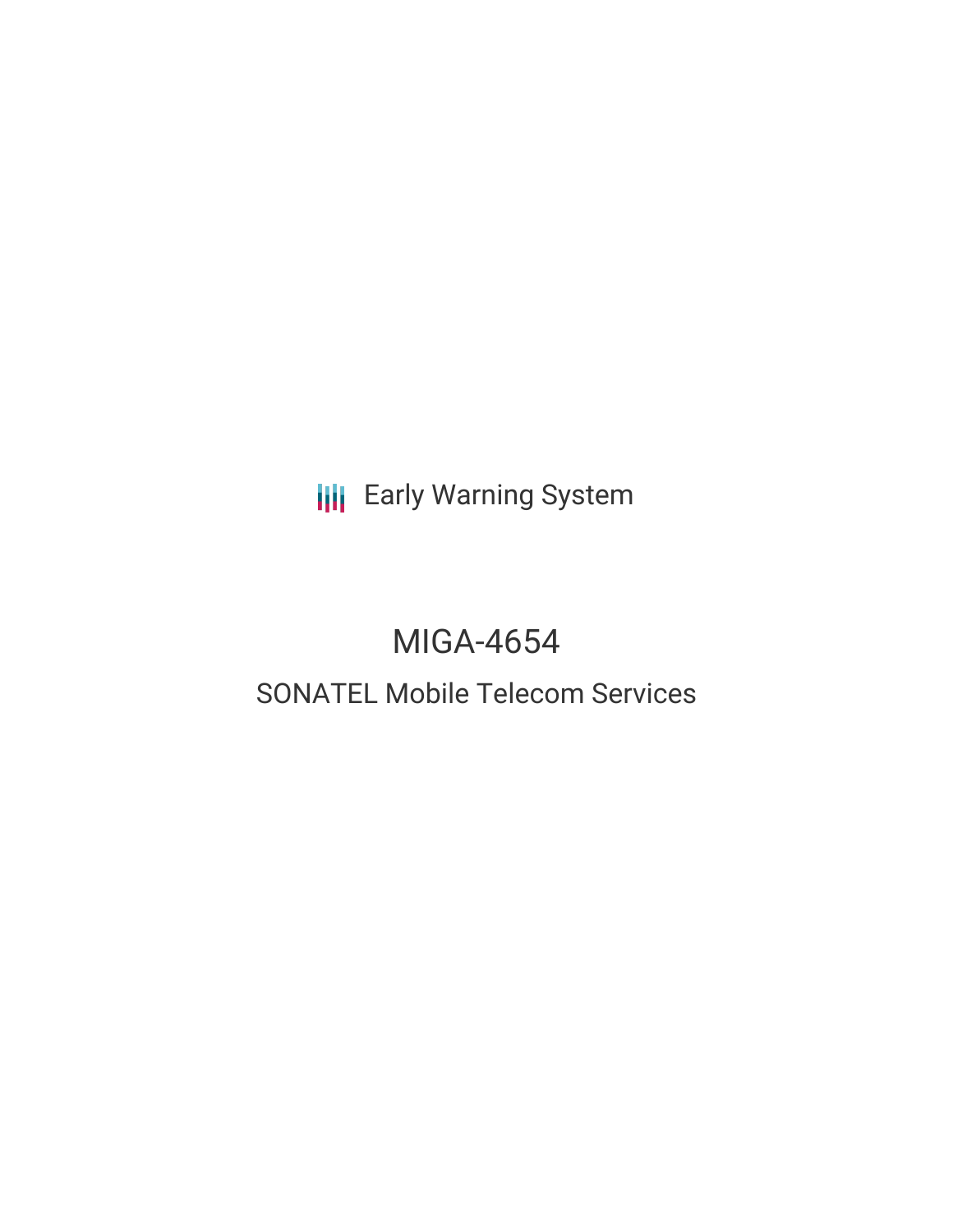## **Quick Facts**

| <b>Countries</b>               | Sierra Leone                                    |
|--------------------------------|-------------------------------------------------|
| <b>Financial Institutions</b>  | Multilateral Investment Guarantee Agency (MIGA) |
| <b>Status</b>                  | Active                                          |
| <b>Bank Risk Rating</b>        | B                                               |
| <b>Voting Date</b>             | 2018-06-19                                      |
| <b>Borrower</b>                | Sonatel                                         |
| <b>Sectors</b>                 | Infrastructure                                  |
| <b>Investment Type(s)</b>      | Guarantee                                       |
| <b>Investment Amount (USD)</b> | \$97.20 million                                 |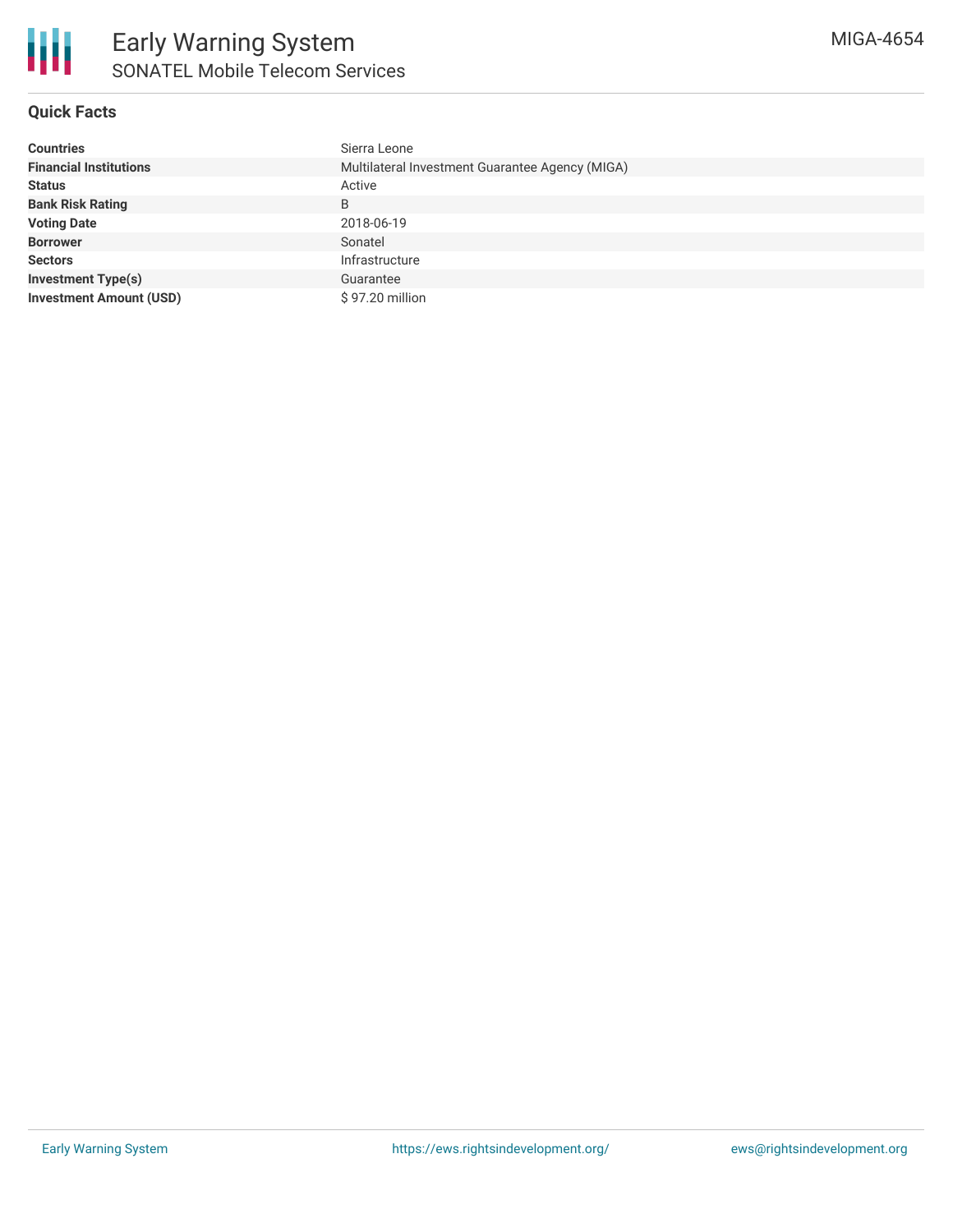

# **Project Description**

#### Project Description

The project consists of the acquisition of and investment in Airtel Sierra Leone Ltd (renamed Orange Sierra Leone), an existing mobile operator and leader in 2G and 3G mobile services in Sierra Leone. SONATEL and its partner Orange S.A., via its Middle East and Africa subsidiary (OMEA), acquired OSL in equal shares in July 2016, to modernize and expand telecom infrastructure and services in the country, notably in underserved and rural areas. This includes: i) Upgrading existing assets; ii) Expanding network coverage by deploying approximately 100 new tower sites by 2024 (from 300 in 2018); iii) Improving network quality and reliability; and iv) Rolling-out new services including mobile banking. From approximately 1.4 million subscribers in 2017, OSL is expected to reach over 3.3 million subscribers in 2020 and 4.6 million in 2024, in line with the Government of Sierra Leone's efforts to increase the nationwide access of mobile telecommunications (from 60% in 2017 to over 90% by 2024).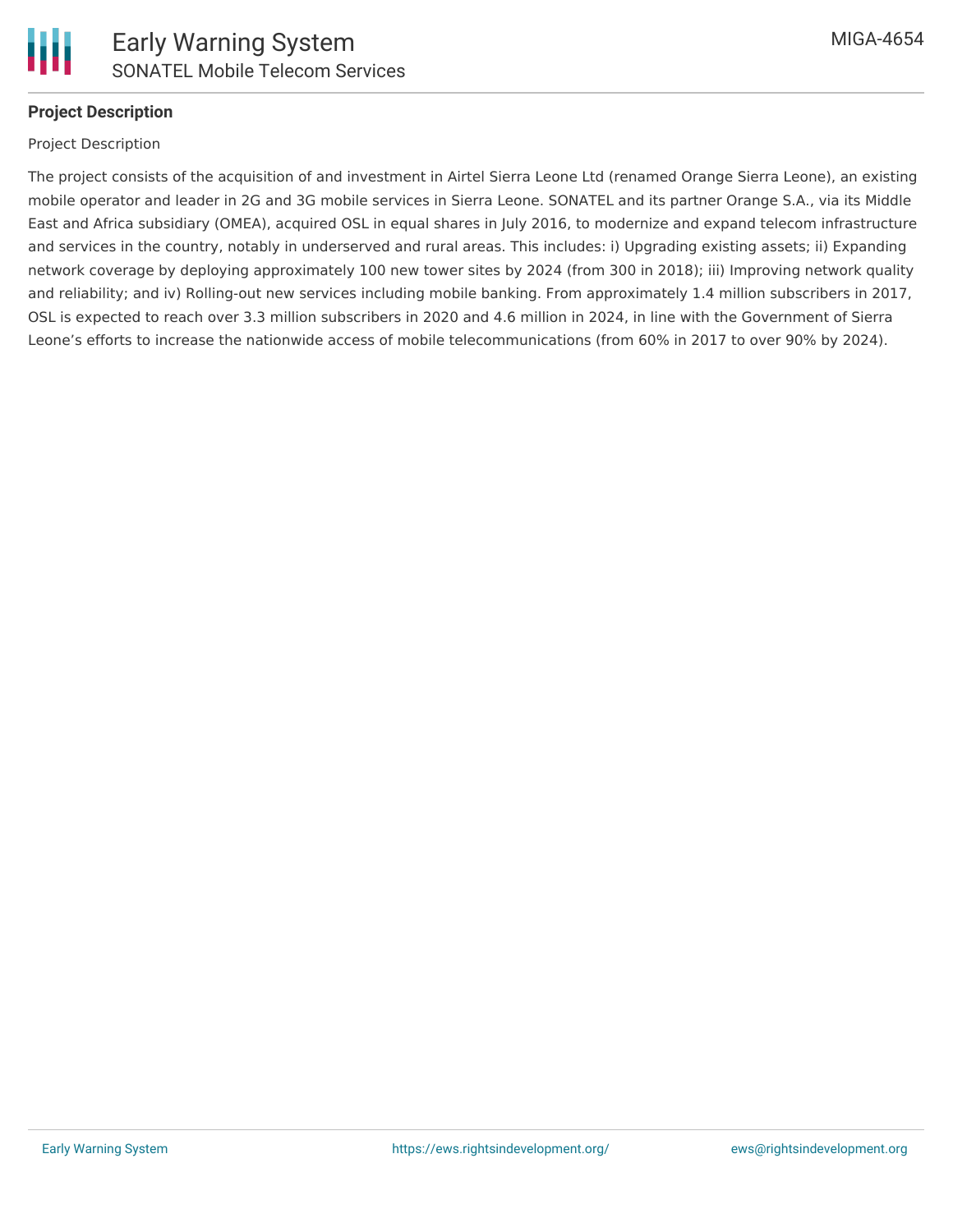

#### **Investment Description**

Multilateral Investment Guarantee Agency (MIGA)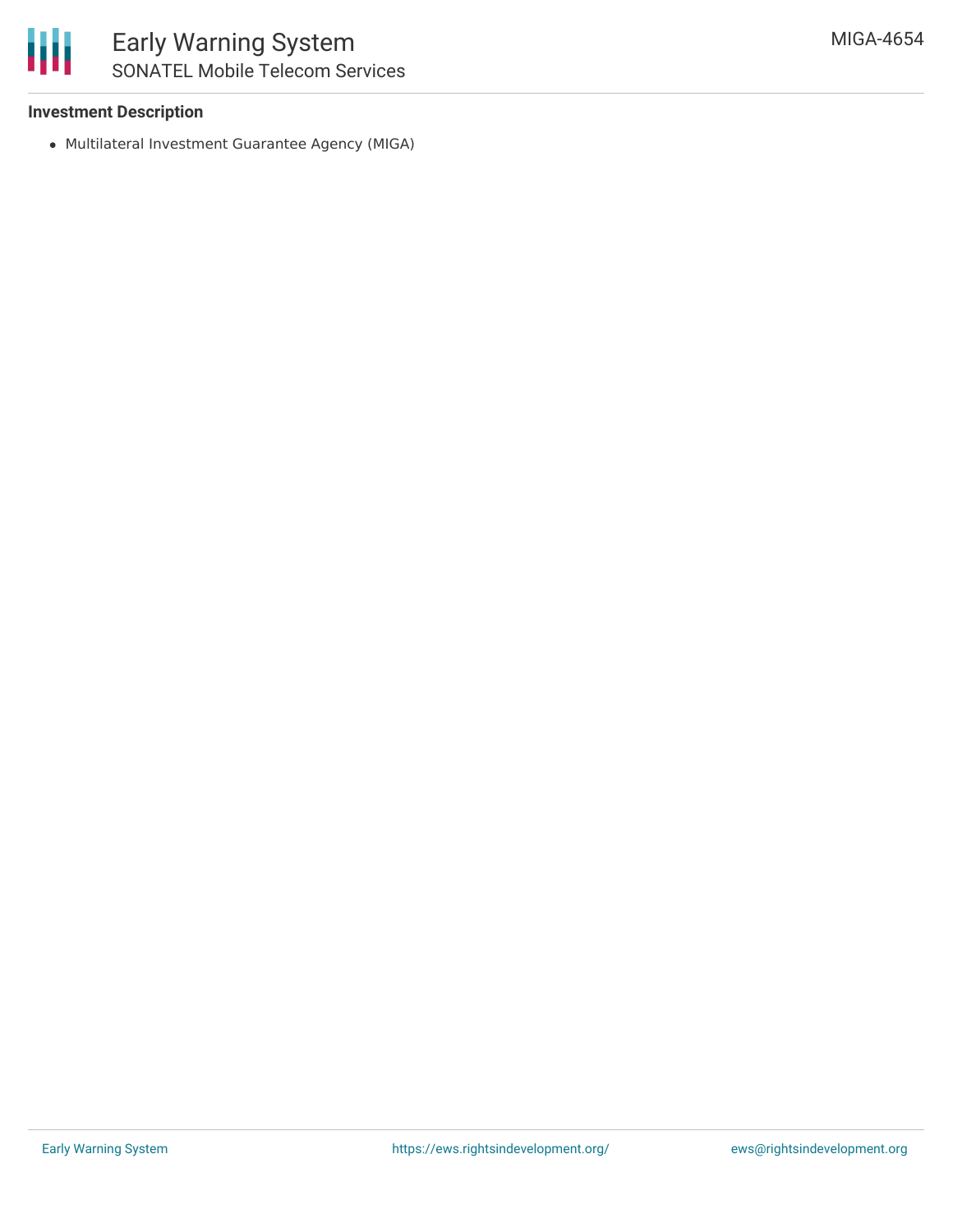# **Contact Information**

No contact information provided at the time of disclosure.

ACCOUNTABILITY MECHANISM OF MIGA

The Compliance Advisor Ombudsman (CAO) is the independent complaint mechanism and fact-finding body for people who believe they are likely to be, or have been, adversely affected by an IFC or MIGA- financed project. If you submit a complaint to the CAO, they may assist you in resolving a dispute with the company and/or investigate to assess whether the IFC is following its own policies and procedures for preventing harm to people or the environment. If you want to submit a complaint electronically, you can email the CAO at CAO@worldbankgroup.org. You can learn more about the CAO and how to file a complaint at http://www.cao-ombudsman.org/